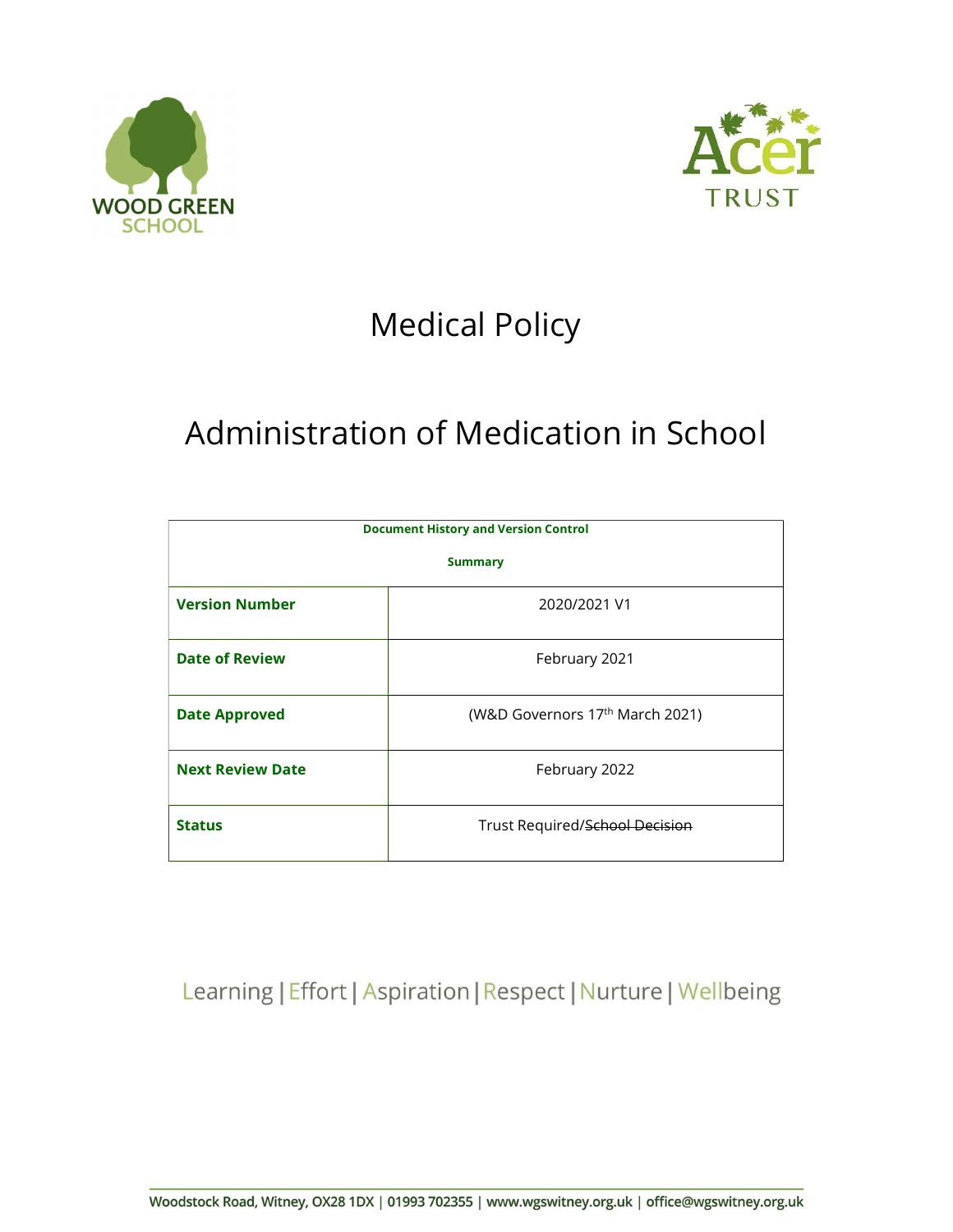

# Wood Green School Medical Policy Administration of Medication in **School**



## Policy Statement

The Board of Governors and staff of Wood Green School wish to ensure that students with medication needs receive appropriate care and support at school. The Headteacher will accept responsibility in principle for members of the School staff giving or supervising students taking prescribed medication or over the counter medication approved by parents during the school day. Together with school governors, the Headteacher will review this policy at appropriate intervals, in line with local advice, so that the well-being of students and their health is safeguarded.

### Parental/Carer Responsibilities

- It must be remembered that the prime responsibility for a student's health rests with the parent /carer.
- Students should be kept at home if acutely unwell or infectious.
- Where possible, prescribed or non-prescribed medicines should be administered by parents/carers outside of the school day.
- Medication will only be accepted in school with complete written and signed instructions from the parents/carers on Administration of Medicine Form Appendix 1 attached. This will be kept on the student's file.
- Only reasonable quantities of medication should be supplied to the School.
- It is the responsibility of parents/carers to notify the School in writing if the student's need for medication has changed or ceased.
- It is the parents/carers responsibility to renew the medication when supplies are running low and to ensure that the medication supplied is within its expiry date.
- Each item of medication must be delivered by the parent/carer to the First Aid team or an authorised person at Reception, in the original packaging clearly stating the child's name on the dispensing label and in a secure outer container. Each item of medication must be identified on the Administration of Medicine Form Appendix 1and clearly labelled with the following information:
	- i. Student's name.
	- ii. Name of medication.
	- iii. Dosage.
	- iv. Frequency of administration and instructions.
	- v. Date of dispensing.
	- vi. Storage requirements (where relevant) and expiry date.
- The School will not accept items of medication in unlabelled containers.
- Where it is appropriate to do so, students will be encouraged to administer their own medication under staff supervision. A record of medication taken will be held in school.
- The School policy is that students do not carry medication in school except students with a long term condition where there is an Individual Healthcare Plan in place. The only exception to this is students who are prescribed an asthma inhaler. Parents may consent to the student carrying the inhaler and self-administering this by signing the parental agreement form. The student must follow prescribed instructions and ensure the inhaler is readily available at all times.
- If a student is planned to go on a school trip away from the premises it is the parents/carers responsibility to inform the School of any medication that is taken out of school hours well in advance so relevant arrangements can be put into place by the School in sufficient time.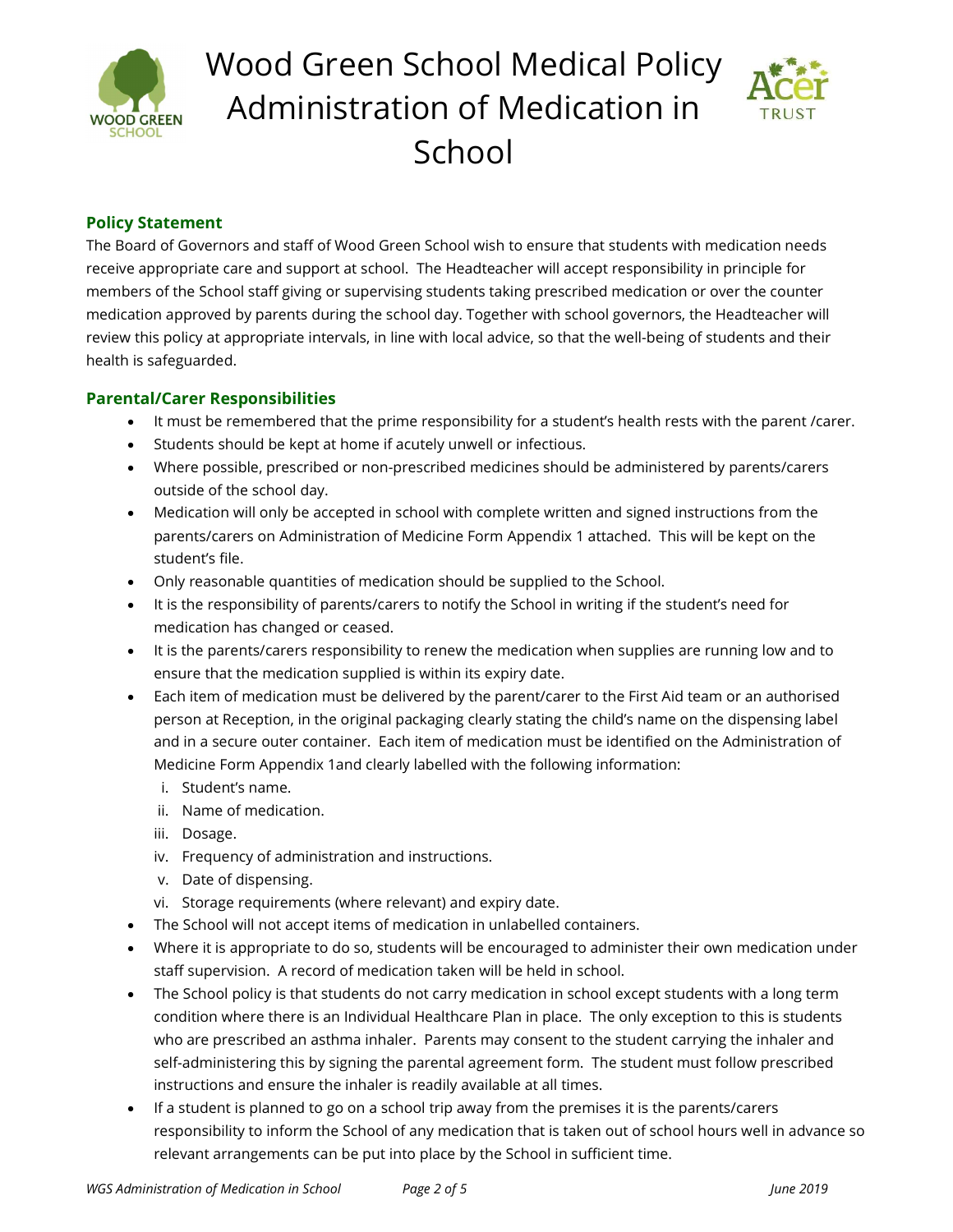### School's Responsibilities

- Wood Green School will work in partnership with parents/carers to ensure the well-being of all students.
- Other than medication supplied by the parents/carers the School does keep a supply of paracetamol. These will only be administered with written consent or verbal consent and a follow up email from the parents/carers.
- Medication will be kept in a secure place, out of the reach of students. Unless otherwise indicated all medication to be administered in school will be kept in a locked medicine cabinet or secure fridge.
- If students refuse to take medicines, staff will not force them to do so, and will inform the parents/carers of the refusal, as a matter of urgency on the same day. If a refusal to take medicines results in an emergency, the School's emergency procedures will be followed.
- The school will not make changes to dosages without parental/carer consent. If dosages change new paperwork is required.
- In the event that a student requires more specialised ongoing or complex medical treatment within school, parents/carers should contact the School where each case will be assessed individually and guidance taken from specialist health professionals, including the School Health Nurse who will ensure that an Individual Healthcare Plan and is drawn up in accordance with our Supporting Pupils with Medical Conditions policy.
- Only qualified staff will assist in the administration of medication. They will receive appropriate training/guidance through arrangements made with the School Health Service. This provision is coordinated by the First Aid team. All other staff will be informed of their responsibility to ensure medicines are only issued by a qualified First Aider and to report any concerns immediately.
- The School will make every effort to continue the administration of medication to a student whilst on trips away from the School premises, even if additional arrangements might be required. The School should be informed by the parents/carers of any medication that is taken by a student out of school hours well in advance of the trip so relevant arrangements can be put into place by the School in sufficient time. However, there may be occasions when it may not be possible to include a student on a school trip if appropriate supervision cannot be guaranteed.

### Medication Storage and disposal

- Safe storage emergency medication (i.e. Epipens) The School will ensure that:
	- i. Emergency medication is readily available to students who require it at all times during the school day.
	- ii. All students should carry their own Epipens at all times and a spare is kept in Reception with instructions for use.
- iii. Medication will be kept in a secure place, out of the reach of students. Unless otherwise indicated all daily medication to be administered in school will be kept in a locked medicine cabinet or secure fridge. Keys are available to all First Aiders in Reception.
- Safe storage non emergency medication
	- i. All non-emergency medication is kept in a lockable cupboard in the School Sick Bay or in a secure fridge if required. Students with medical conditions know where their medication is stored and how to access it under the direction of a qualified member of staff
	- ii. School staff ensure that medication is only accessible to those for whom it is prescribed.
- Safe storage responsibilities
	- i. The First Aid team ensures the correct storage of medication at school and records all forms relating to medication.
	- ii. Three times a year the First Aid team checks the expiry dates for all medication stored at school.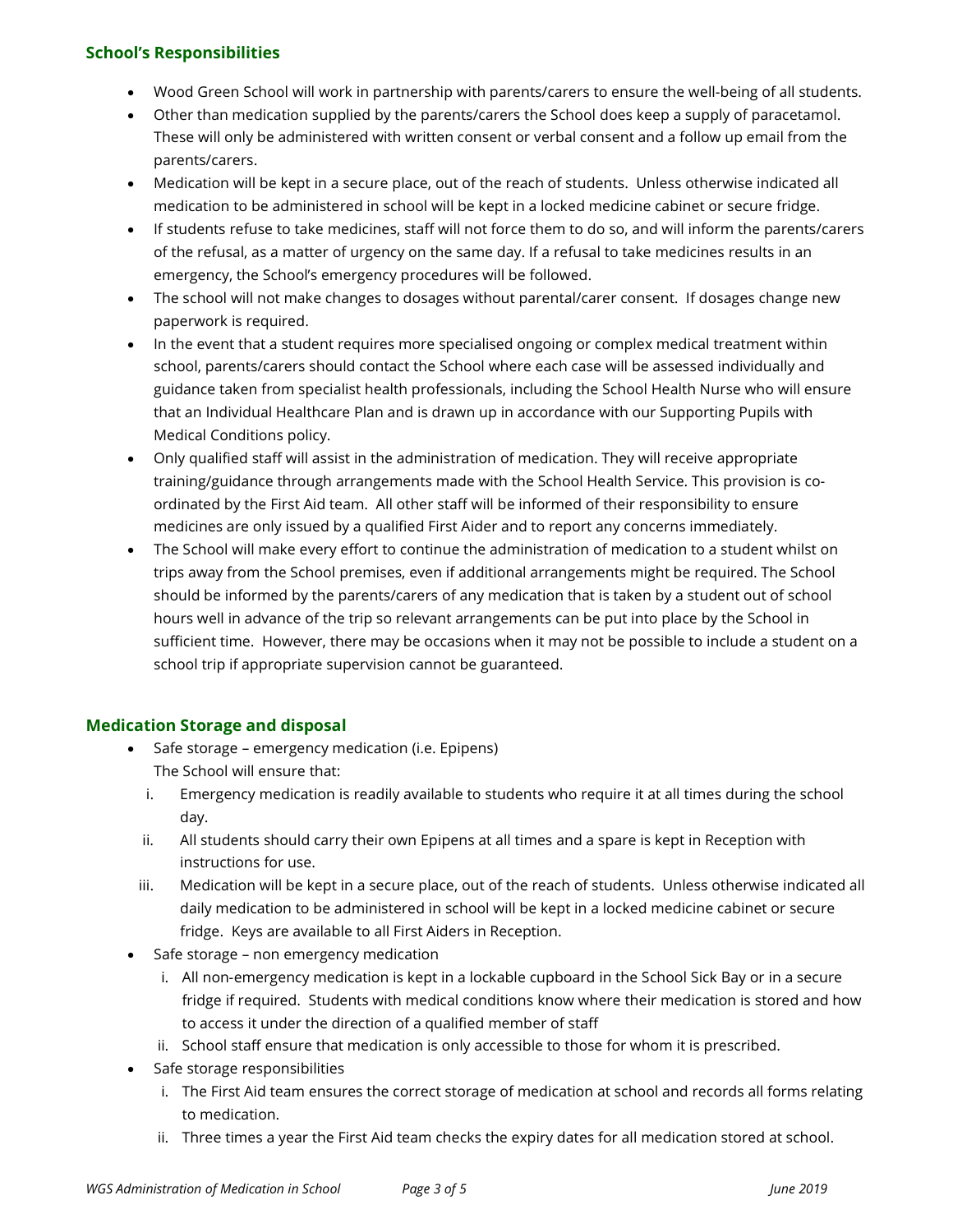- iii. The First Aid team on duty ensures that all emergency and non-emergency medication handed in at Reception is clearly labelled with the students name, the name and dose of medication and the frequency of dose and is accompanied by an Administration of Medicines form Appendix 1.
- Safe disposal
	- i. Wood Green School will not dispose of medicines.
	- ii. Medicines, which are in use and in date, should be collected by the parents/carers at the end of each term.
	- iii. Parents will be asked to collect out of date medication. Date expired medicines or those no longer required for treatment will be returned immediately to the parents/carers.